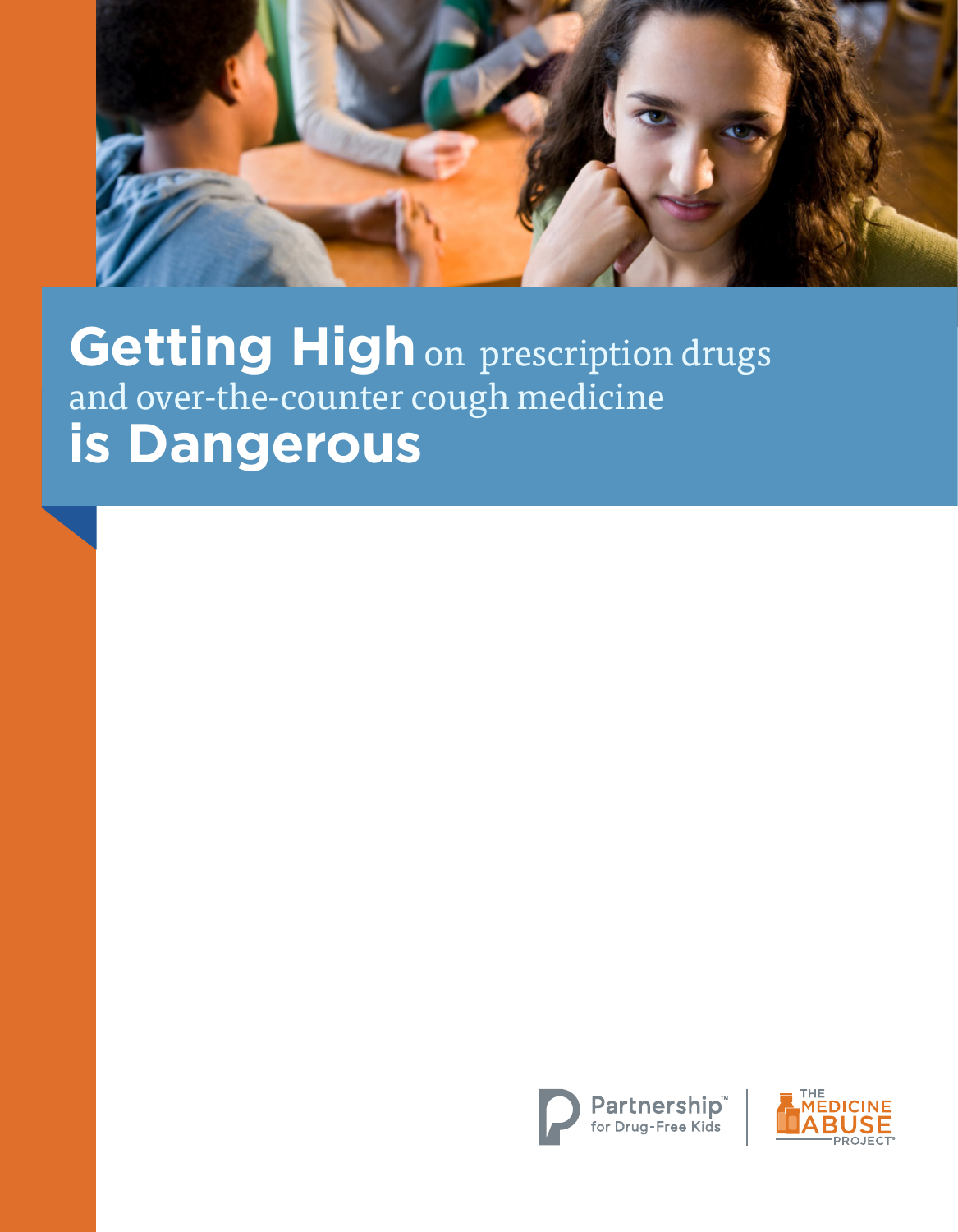# **GETTING HIGH ON PRESCRIPTION DRUGS AND OVER-THE-COUNTER COUGH MEDICINE IS DANGEROUS**

Prescription (Rx) drugs and over-the-counter (OTC) cough medicine are the new "in" drugs for many teenagers. But many parents, who may be well-versed on the dangers of street drug use, are not aware that medicine abuse is a growing problem among American teens and that when abused, Rx drugs and OTC cough medicine can be just as dangerous as street drugs. Nearly 1 in 4 teens has used a prescription medicine for nonmedical reasons. And 1 in 8 teens has reported getting high on cough medicine.

Many parents are not aware that their own medicine cabinets are potential sources for teenage abuse. Rx drugs and OTC cough medicines are important and beneficial medicines that are safe and effective if used as medically intended. When we talk about abuse of medicines, we don't mean kids mistakenly taking the wrong dose or taking a stronger-than-necessary medicine for an ailment. Abuse is teens misusing prescription and OTC cough medicine intentionally to get high.

Teens who abuse Rx medicine can experience dramatic increases in blood pressure and heart rate, organ damage, difficulty breathing, seizures, addiction and possibly even death.

## ALARMING STATS:

A survey of teen drug use conducted by Partnership for Drug-Free Kids found that:

- 1 in 6 teens has abused a pain reliever such as OxyContin or Vicodin
- 1 in 8 teens has abused the stimulants Ritalin or Adderall for nonmedical purposes
- **I** 1 in 8 teens has reported getting high on over-thecounter cough medicine.

## **LET'S TAKE A CLOSER LOOK**

Why is teen abuse of Rx drugs and OTC cough medicine happening now?

Used as prescribed or directed, medicines improve our lives. When misused and abused, the opposite is true, and the consequences of this behavior are devastating, particularly among teens.

Our society has become very familiar — and comfortable — with the common use of prescription drugs and over-the-counter cough medicines. As new medicines for alleviating symptoms come to market, they are heavily promoted with their images advertised in newspapers, magazines, on television and the internet, raising our understanding of the conditions they treat. As a result, teens have grown up associating medicine with solving problems and have a heightened awareness of Rx drugs and OTC cough medicine.

Teens also have easy access to medicine. Twothirds (66 percent) of teens who report abuse of prescription medicine are getting it from friends, family and acquaintances.

#### CAUGHT IN THE WEB



Teens can find useful information on the internet about the risks of the nonmedical, recreational use of prescription drugs and over-the-counter cough medicine. But

they can also learn how to abuse them and divert medicines to achieve a desired high. Many websites describe what kinds of prescription drugs or over-the-counter cough medicine would-be abusers can buy and how much to take to intoxicate themselves.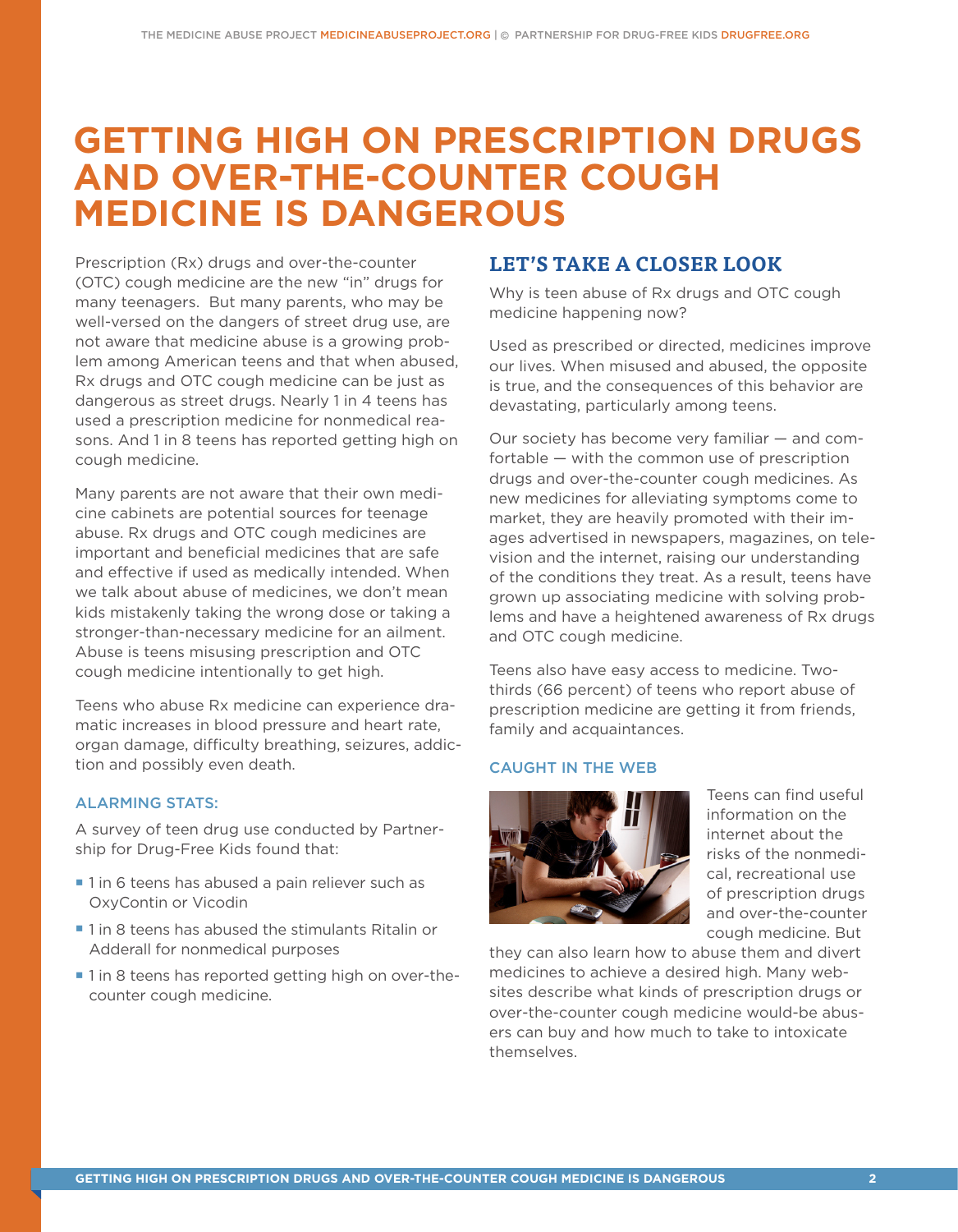Most disturbingly, it is as easy for a teenager to buy narcotic pain relievers, stimulants or sedatives over the Internet as it is to buy clothes or video games.

Enter "no prescription pain meds" in your web browser's search bar, and you'll find numerous websites ready to sell your son or daughter prescription medicine — without the nuisance of an actual prescription or even asking your child's age — and deliver it to your home in an unmarked package.

What most parents don't know is that the most common source of Rx drugs and OTC cough medicine for teens is your own medicine cabinet or the medicine cabinets in the homes of your child's friends. New and expired or forgotten prescriptions or last winter's OTC cough medicine can be inviting targets for a teenager looking to get high.

#### WHAT TO DO?

Start by taking an inventory of the medicines in your home, and be sure to safeguard them. Some parents may need to consider their own drug behavior and attitudes. If you're casual about using Rx drugs or OTC cough medicine, even if you're not looking to get high, you may be setting a bad example for your child. Medicine should be used by the person for whom it's intended, to treat the conditions for which it's intended. Don't use your child's medicine for attention deficit hyperactivity disorder (ADHD) to try to give you the energy and focus to complete a difficult work assignment. Regard medicine seriously, and it's more likely that your child will, too. Develop and emphasize healthy coping skills and work habits for your family.

It's up to you to educate yourself about the real dangers of prescription drugs and OTC cough medicine abuse and to discuss these risks with your teen. Kids need to hear from parents that getting high on prescription drugs and OTC cough medicine can be just as harmful as getting high on illegal street drugs — and that it is illegal to possess prescription medicine without a prescription. Research shows that kids who learn about the risks from their parents are at least 20 percent less likely to use drugs as kids who haven't had that conversation.

Unfortunately, research also shows that fewer parents today are talking to their teenagers about prescription medicine abuse than they were only a few years ago. It's time to turn that around. This guide can help. So can the information found on the website of Partnership for Drug-Free Kids — drugfree.org — and the other resources listed at the end of this guide. Quite simply, if you educate your children about the health risks they may encounter, they will be better protected in today's changing world.

## **EDUCATE YOURSELF**



If you're going to discuss prescription drug and OTC cough medicine abuse with your kids, you need to know what you're talking about. You should be able to distinguish between the types and effects of medicine some teens are abusing to get high. Some of these are described below.

## **PRESCRIPTION (RX) MEDICINE**

Beneficial when used according to a doctor's instructions, these medicines should be taken only by the person for whom a doctor has prescribed them. Using prescription medicine prescribed for others or without doctor's orders is unsafe and illegal.

## PAIN MEDICINE

Teenagers abuse narcotic pain relievers more than any other prescription medicine. Emergency Room visits related to this very powerful medicine have nearly tripled over the last decade.

- **Vicodin (hydrocodone)**
- OxyContin (oxycodone)
- **Percocet (oxycodone and acetaminophen)**
- Darvon (propoxyphene)
- Codeine
- Opana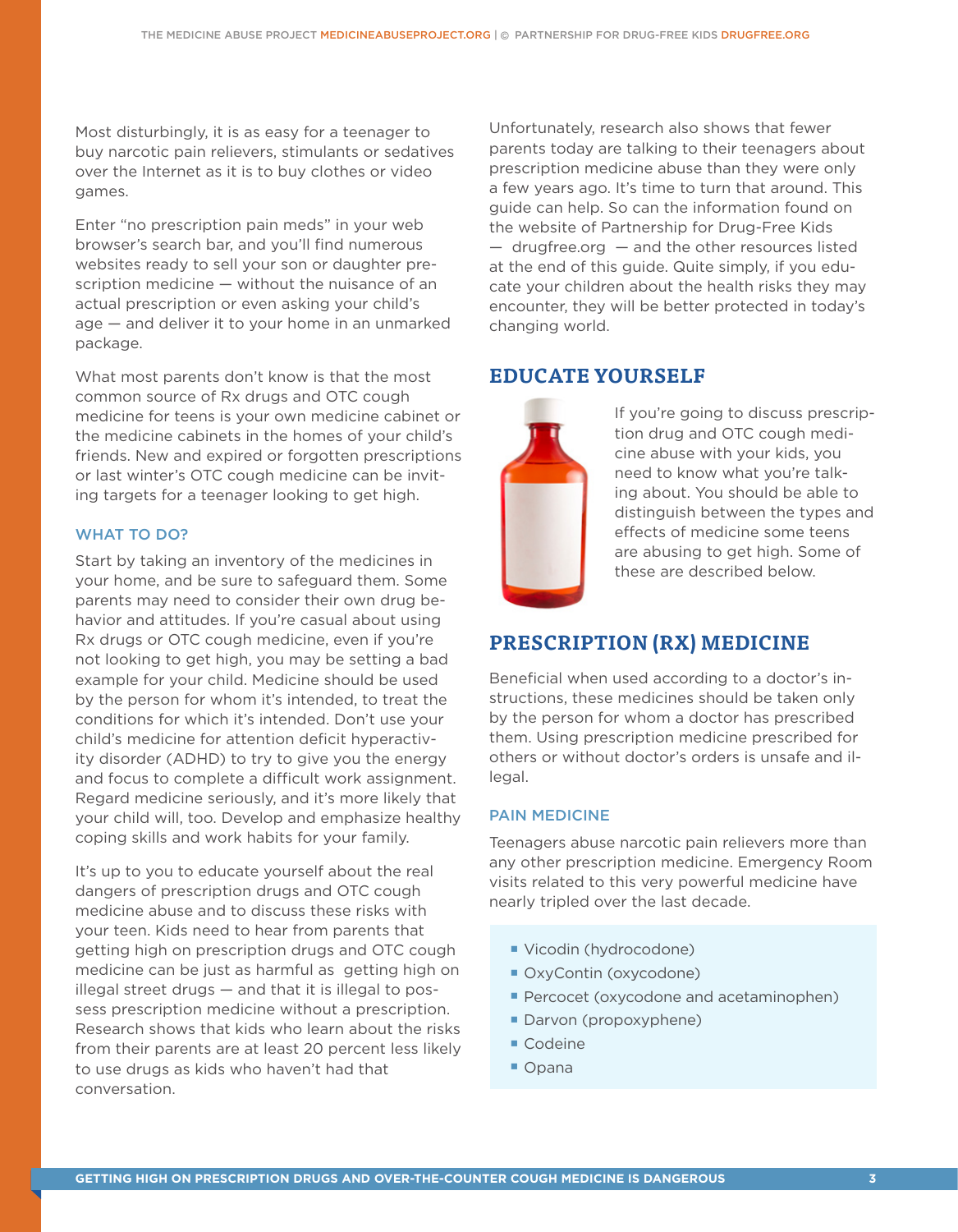#### May be medically useful for:

— Treating moderate-to-severe pain, such as after surgery or dental procedures. Be aware, dentists are the main prescriber of prescription pain relievers for youth aged 10-19 years old. If your child is prescribed pain relievers, vigilantly monitor appropriate use and disposal of unused medicine.

#### Abused by teens to:

— Feel pleasure or sensations of well-being.

#### Dangerous because:

— They are highly addictive. Over time, tolerance develops to certain effects of these medicines, resulting in the need to take more and more to get the same pleasant feelings. Addicted teens who suddenly stop using may go through withdrawal, a horrible physical experience of intense restlessness, muscle and bone pain, insomnia, diarrhea, vomiting and cold flashes.

— Taken in overdose, breathing slows down and eventually stops and death may occur. Time-released products, designed to deliver pain-relieving medicine into the system slowly over hours, may be crushed and snorted, causing the medicine to enter the system all at once, sometimes resulting in death.

— Taken in combination with other prescription drugs or OTC cough medicine or alcohol, the risk of life-threatening respiratory depression is increased.

#### STIMULANTS

Stimulants increase the amounts of circulating brain chemicals that raise blood pressure and heart rate, speed up breathing, decrease appetite and deprive the user of sleep. Research shows that using simulant medicine non-medically is related to lower GPAs — and use of other substances.

- Ritalin
- Concerta (methylphenidate)
- Adderall (mixed amphetamine salts)
- **Focalin (dexmethylphenidate)**
- **Dexedrine (dextroamphetamine)**

#### May be medically useful for:

— Treating attention deficit hyperactivity disorder (ADHD) and narcolepsy and for short-term treatment of obesity.

#### Abused by teens to:

— Feel especially alert, focused and full of energy. May be taken in hopes of managing stressful schoolwork or to "pull an all-nighter."

— Suppress appetite in order to lose weight.

#### Dangerous because:

— They can be addictive.

— High doses taken over a short time can lead to feelings of hostility, intense fear and paranoia.

— High doses may result in dangerously high body temperature and irregular heartbeat, with possible cardiovascular failure or seizures.

— Use in combination with OTC decongestants can result in dangerously high blood pressure or irregular heart rhythms.

— They can cause insomnia, digestive problems and erratic weight change.

## SEDATIVES, SEDATIVE-HYPNOTICS AND **TRANQUILIZERS**

Sedatives, sedative-hypnotics, and tranquilizers affect brain systems to produce a drowsy or calming effect, sometimes to the point of inducing sleep.

#### Benzodiazepines:

- **Benzodiazepines:**
- ¡ Valium (diazepam)
- ¡ Xanax (alprazolam)
- **Ativan (lorazepam)**
- ¡ Klonopin (clonazepam)
- ¡ Restoril (temazepam)

#### **Barbiturates**

- ¡ Mebaral (mephobarbital)
- ¡ Nembutal (pentobarbital)

#### **GETTING HIGH ON PRESCRIPTION DRUGS AND OVER-THE-COUNTER COUGH MEDICINE IS DANGEROUS 4**

#### Non-Benzodiazepine **Sedatives**

- Ambien (zolpidem)
- Lunesta (eszopiclone)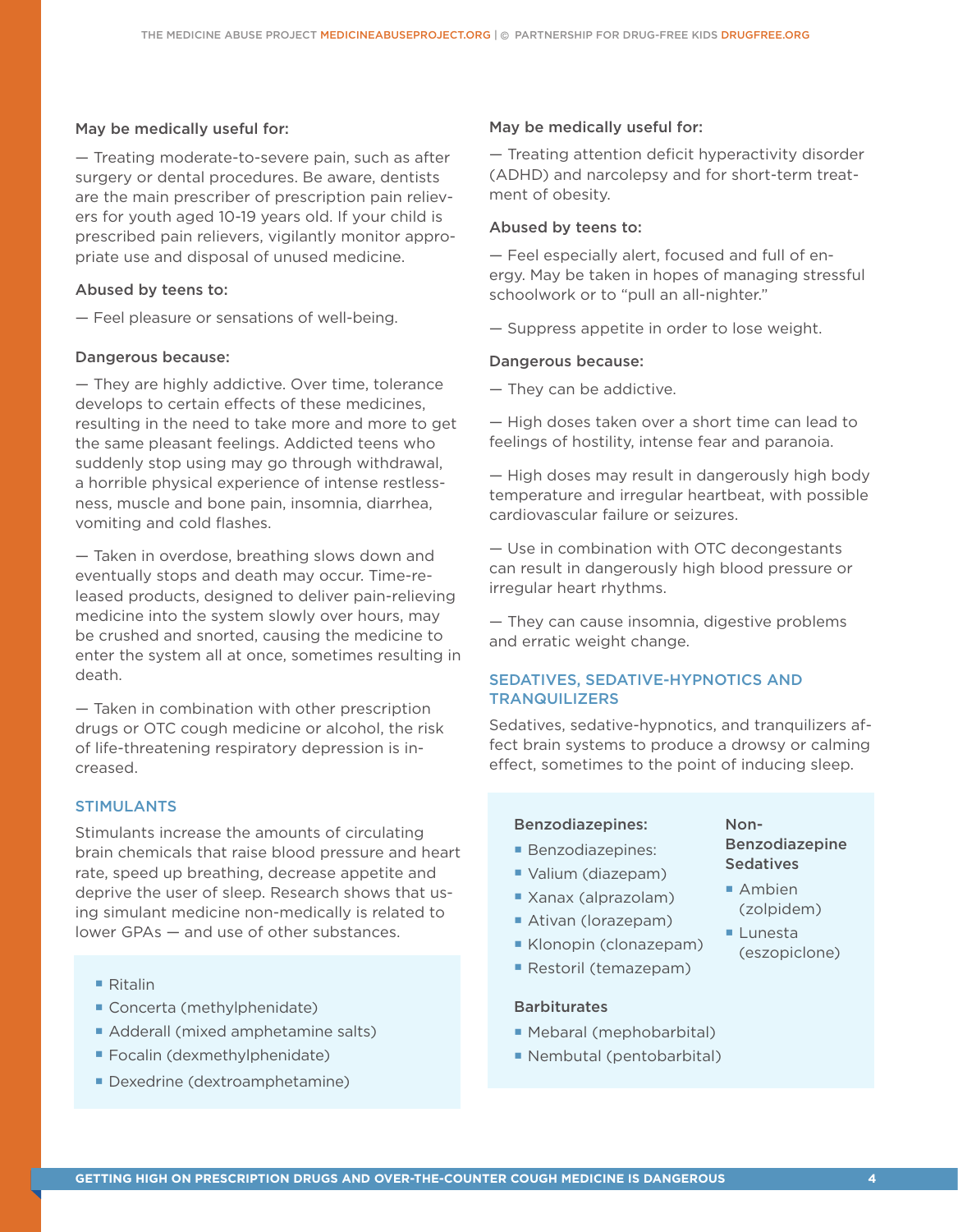#### May be medically useful for:

— Treating anxiety, severe stress, panic attacks and insomnia in the short term, as well as some types of seizure disorders and muscle spasms.

#### Abused by teens to:

— Feel calm and sleepy with less tension, anxiety or panic.

#### Dangerous because:

— They can be addictive; when use is reduced or stopped, seizures and other withdrawal symptoms may follow.

— They can be deadly in combination with prescription pain medicine, some OTC cold and allergy medicine, or alcohol.

# **OTC COUGH MEDICINE ABUSE**

#### OVER-THE-COUNTER COUGH MEDICINE

OTC cough medicine is available at any pharmacy without a prescription. Like prescription medicine, it can be safe when used according to packaged instructions or when recommended by a doctor familiar with your medical history and other medications you may be taking.

#### Cough Medicines

Teens can get high by taking cough medicine in excessive amounts. What makes them high is the cough suppressant ingredient called dextromethorphan, or DXM for short, found in more than 100 OTC cough medicines. In syrups, tablets, capsules, lozenges, and gelatin capsules, some teens combine DXM with other substances, such as antihistamines, expectorants, decongestants and/or simple pain relievers.

- Coricidin cough and cold tablets
- **Alka-Seltzer Plus cold and cough medicine**
- TheraFlu cough products
- **E** select Robitussin cough products
- Tylenol cold and cough products

... and many others, including store brands. To know if a product contains DXM, look on the label for "dextromethorphan" in the list of active ingredients.

#### May be medically useful for:

— Treating coughs and colds safely and effectively, when used according to directions.

#### Abused by teens to:

— Experience DXM's effects, which, when abused, can range from euphoria to feelings of enhanced awareness to distortions of color and sound to visual hallucinations to "out-of-body" sensations, when users lose contact with their senses.



#### Dangerous because:

— DXM's negative physical effects from overdose include rapid heartbeat, high blood pressure, diarrhea, seizures, panic, drowsiness, confusion, dizziness, blurred vision, impaired physical coordination and coma.

— Side effects may be worse when DXM is used with other medicine or with alcohol or street drugs.

— Overdoses of other ingredients found in DXMcontaining medicines have their own serious side effects, including:

- Acetaminophen (pain reliever) = liver damage.
- Chlorpheniramine (antihistamine) = increased heart rate, lack of coordination, seizures and coma.
- Guaifenesin (expectorant) = vomiting.
- Pseudoephedrine (decongestant) = irregular heartbeat, headaches, difficulty breathing, anxiety and seizures.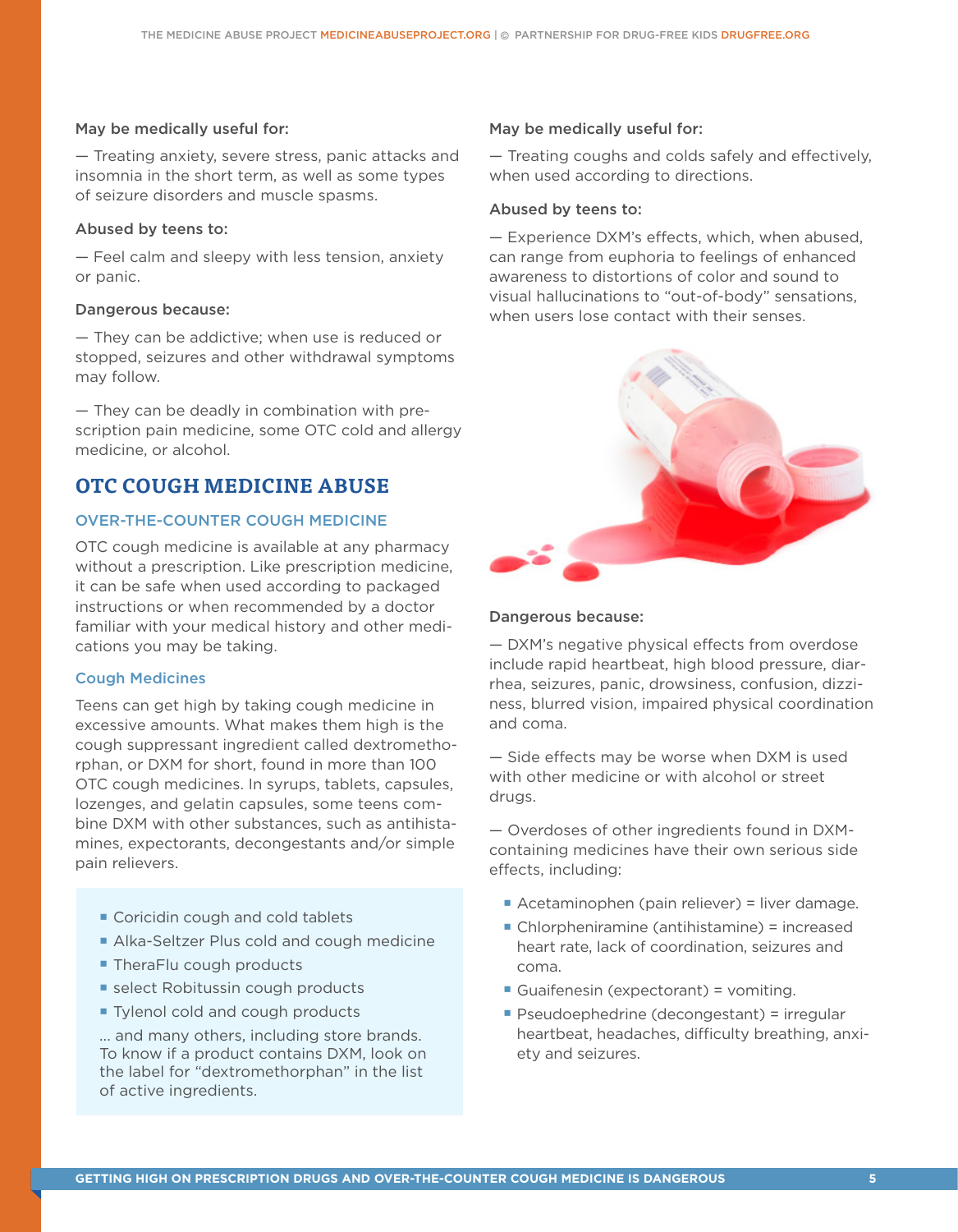#### MORE MEDICINE ABUSE, MORE DANGER

Prescription drugs and OTC cough medicines have side effects that range from the unpleasant to the dangerous for the teen abusing them. But the ef $fects$  — and the dangers — are intensified when these medicines are combined with each other, with alcohol or with street drugs. Even when used at the recommended doses to treat medical conditions, the interaction effect of combining multiple medicines can be dangerous.

#### USE AN EXPERT

Further educate yourself about teen abuse of prescription drugs and OTC cough medicine by talking directly to an expert about your family's health needs and concerns. If you find pills or drug paraphernalia (like spoons or cut up pens) in your child's room, but you're not certain what they are, show them to your child's physician or pharmacist, who can best identify suspicious substances for you. And if you need information quickly about the kinds of drugs teens may be abusing, how to talk to your child who you suspect may be abusing drugs, or what to do if you know your child is definitely using drugs, visit www.drugfree.org or call our toll-free helpline at 1-855-DRUGFREE.

## **Warning Signs**

Clues that your child may be abusing prescription drugs or OTC cough medicine to get high:

- **Cough or cold, prescription, or unidentifiable** medicine among personal belongings with no evidence of illness.
- **Unexplained disappearance of medicines from** medicine cabinet.
- **Declining grades, loss of interest in hobbies and** usual activities.
- **Changes in friends, physical appearance, hygiene** and general behavior.
- **Disrupted eating or sleeping patterns and energy** level.
- ¡ Your computer's browsing history shows visits to pro-drug websites devoted to how to get and abuse prescription drugs and/or OTC cough medicine.

#### COMMUNICATE WITH YOUR KIDS

As a parent, you are in the best position possible to help steer your child away from intentionally abusing prescription and OTC cough medicine. Some tips:

#### Set an Example



Your actions and attitudes impact your kids' behavior. Don't abuse prescription drugs and OTC cough medicines yourself. Use medicine as the doctor prescribed for you or the label intends. Don't alter the dose without talking to your doctor, and be sure your doctor knows about all the medicines you

are taking. Don't medicate today's headache or the sore muscles from yesterday's workout with the prescription pain medicine your doctor gave you after last year's surgery. A casual attitude may reinforce the false assumption that because they were made by a pharmaceutical company, these medicines are a safe solution for any condition or problem. If you have a physical complaint, talk to your doctor. But don't use another person's prescription medicine. Ever.

Use OTC cough medicines according to packaged instructions or your doctor's recommendations. Taking far more cough medicine than the label instructs will not make your cough go away any faster. It can, however, have serious side effects and indicate to your teenager that it is alright to take more medicine than necessary. That's dangerous.

#### Stop the Myth

Getting high with prescription drugs and OTC cough medicine is NOT safer than getting high with illegal street drugs. Prescription painkillers, stimulants, sedatives, tranquilizers and OTC cough medicines are dangerous when used in excess and repeatedly to get high.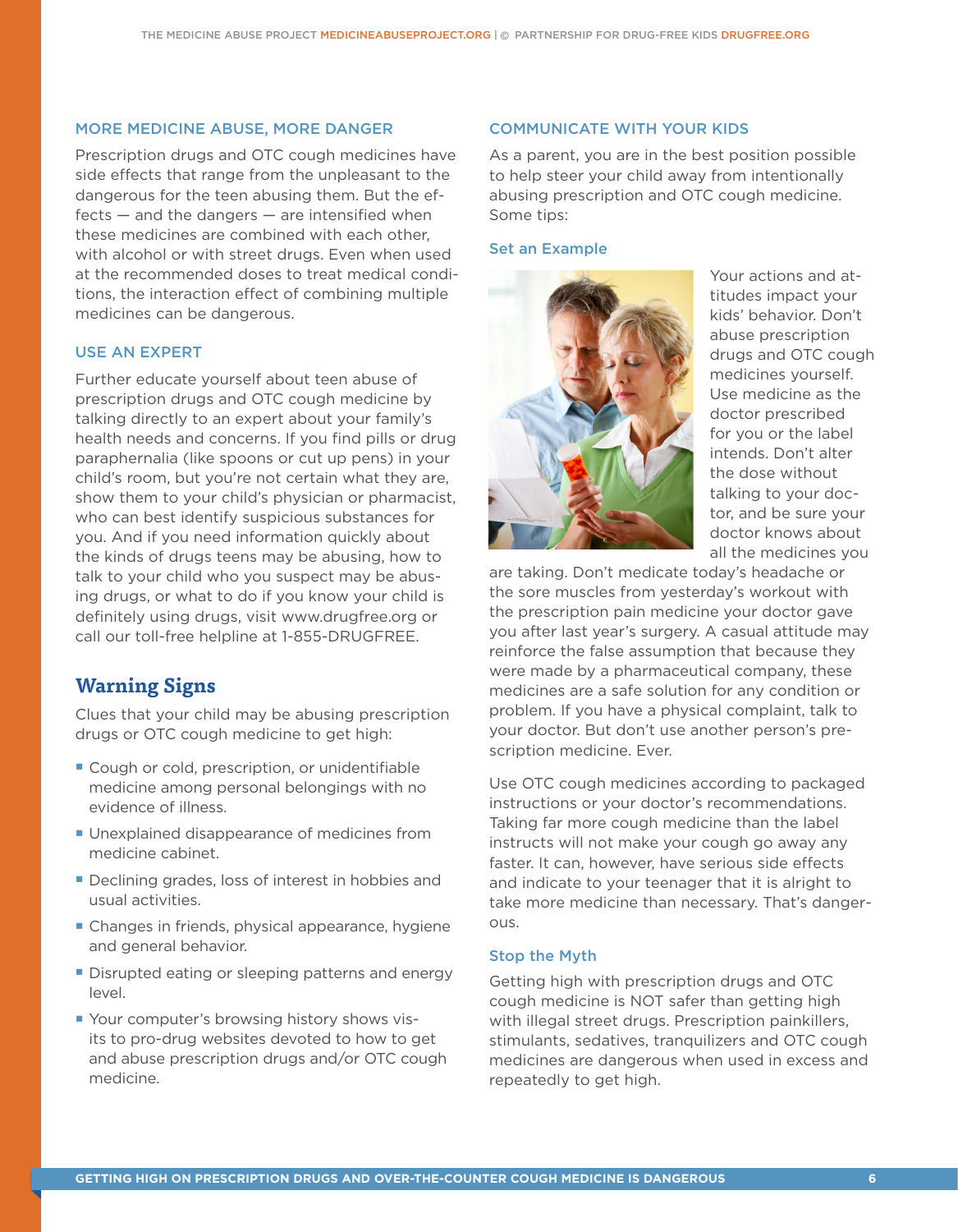#### Connect with Your Kids



Get and stay closely involved with your kids' lives as they go through middle school and into high school. You won't connect well with your kids about serious health issues if you haven't expressed interest in the day-today events of interest to them. Take time to understand their stressors, and encourage different

coping skills to deal with emotions and stress. Use part of your daily conversations to talk honestly about prescription drug and OTC cough medicine abuse. Know the facts, clear up wrong information, but don't make it all a lecture: Listen to your children's questions and comments about their drug topics of concern. For more ways to prevent your child from using drugs and alcohol visit [www.](http://www.drugfree.org/the-parent-toolkit/) [theparenttoolkit.org](http://www.drugfree.org/the-parent-toolkit/).

#### Help Your Child Make Good Decisions

You DO have the power to influence your child's decision about whether or not to abuse prescription and OTC medicine. Your child is more likely to be offered drugs by a friend than a stranger, and exposure to drugs can begin as early as age 12. He or she may be better equipped to avoid peer pressure to get high if there is a solid, explicit family policy against drug abuse to fall back on. Give your child the ammunition to make clear to his or her acquaintances that the consequences of abusing prescription drugs, OTC cough medicine and other drugs are too severe to risk. Set clear and consistent rules for behavior, and help your child come up with firm but friendly responses to use with friends who might urge drug abuse. Remind your child that a real friend won't care if he or she does not abuse medicine.

For ideas on how to start talking with your teen about drugs and alcohol, scripts on what to say and tips for answering tough questions, please see our [Parent Talk Kit](http://www.drugfree.org/resources/).

#### Let Your Child Know If There is a Family History of Drug or Alcohol Problems

If there is a history of drug or alcohol dependence or addiction in your family, especially when it is the parent's history, you should let your child know because he or she is at a higher risk for developing a drug or alcohol problem. These conversations should take place when you feel your child is able to understand the information, no later than the pre-teen or early teen years. There's no reason to be embarrassed or shy about discussing your own addiction problems with your kids. Discuss it in the same way you would if you had a disease like diabetes.

#### Monitor Your Child

Research shows that when parents monitor, supervise and set boundaries, their teens are at a lowered risk for using drugs and alcohol. To monitor your child:

- Know where your child is at all times.
- ¡ Be aware of your teen's activities, especially during the after-school period, which is a high-risk period for teen drug use.
- Know whom your child is hanging out with.
- Keep track of your child's academic performance. Studies have shown that problems in school are a possible marker for alcohol and drug problems and that school involvement and academic achievement can protect against drug and alcohol use.
- Safeguard and monitor any medicine that your teen has been prescribed, and ensure proper use. Be sure to properly dispose of any unused medicine.

#### SAFEGUARD YOUR MEDICINES



A main source for teenagers of prescription drugs and OTC cough medicine is the family medicine cabinet. Think about it: Pharmaceuticals are much easier to get — just a walk down the hall or a peek into a friend's medicine cabinet — than illegal street drugs. Prescription and OTC cough medicine are ben-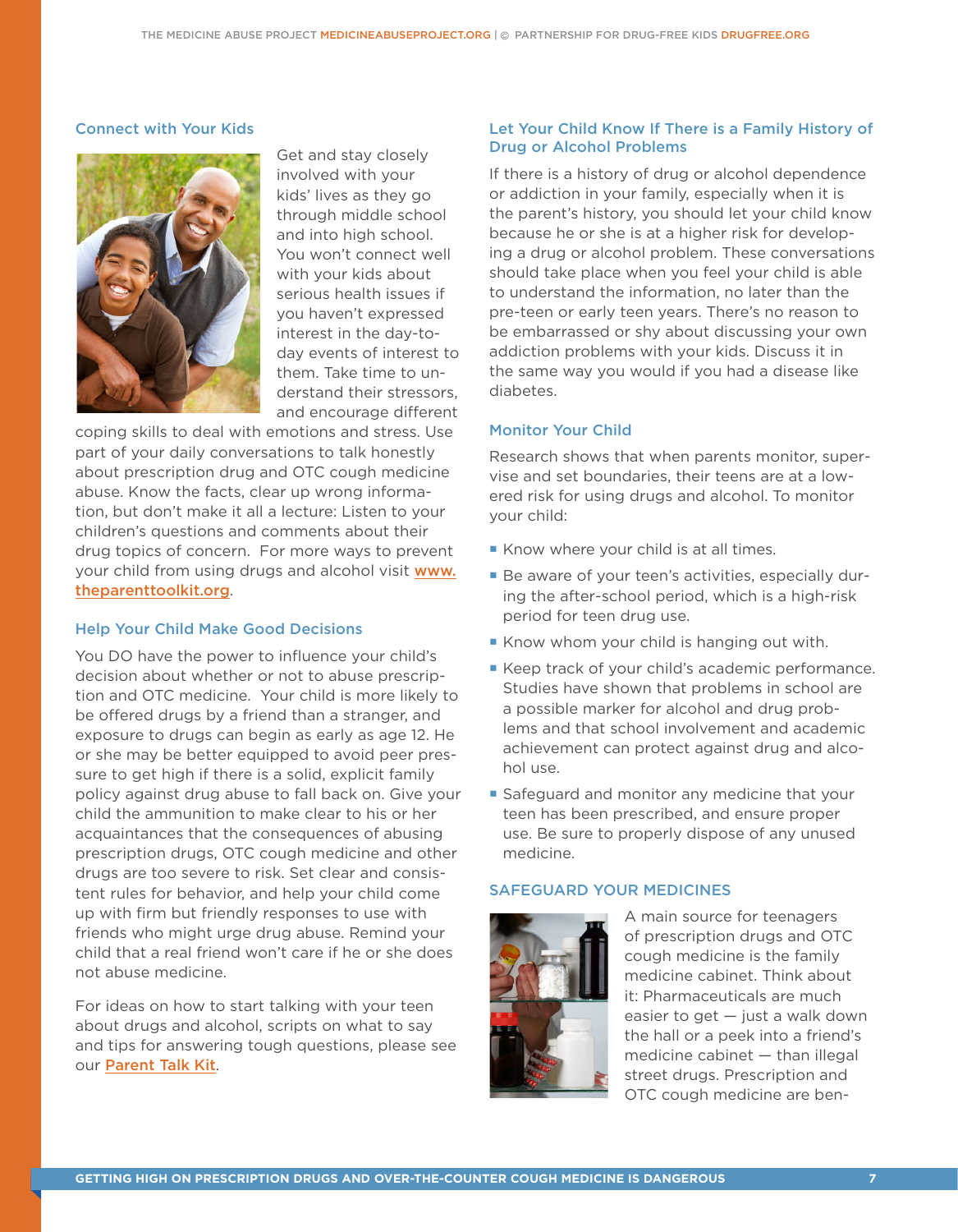eficial and necessary, but if you are not in need of them right now, secure them out of reach of younger children and teens to avoid accidental use or intentional abuse. Learn how to safeguard your medicine.

## TAKE A MEDICINE INVENTORY

- Do an inventory of the contents of your medicine cabinets, kitchen cabinets, bureau tops or anywhere in the house where you may store medicines.
- **If necessary, monitor the pill quantities and medi**cine levels in your prescription drug and OTC cough medicine containers.
- **Put medicine away. If you're currently taking** medicine, lock it up in a place where you can get to it easily but where your child is unlikely to look.



If medicine in your house is left over from a previous condition or ailment, get rid of it. Attend a drug take-back day or drop off unused medicine at a [permanent prescription medicine collection site](http://www.deadiversion.usdoj.gov/drug_disposal/takeback/).

- Because it is bad for our environment (the ground, water and air) to flush medicine down the toilet, try mixing unwanted prescription medicine with used coffee grounds or kitty litter. This makes pills less appealing and less recognizable to anyone who can see your trash.
- $\blacksquare$  Urge your friends and relatives  $-$  especially the parents of your children's friends — to perform medicine inventories of their own.
- **Example 2** Learn more about how to safeguard and dispose of unused medicine.



## **ACT NOW!**

If you suspect you have a kid in trouble, act now!

Teenage drug abuse is tied to two basic urges:

1. The desire to experiment in order to feel good and wanting to fit in.

2. The intention to self-

medicate to help deal with the various sources of stress — schoolwork, relationships or conflicts with friends or family members. Recent research estimates that as many as half of teens who abuse drugs also have a mental health disorder that needs treating.

#### **Intervention**

If your child has a drug abuse problem, consider an intervention. It doesn't have to be a formal confrontation; a simple but direct discussion will do. Here are some tips to start  $-$  and keep  $-$  the conversation going:

- Have your discussion when your child is not high and when you and your child are calm and rational.
- **Express your love and desire for your child's safe**ty and well-being as the basis for your concern.
- **Be as neutral and nonjudgmental as you can.**
- **Tell your child the behavioral signs you've ob**served that made you concerned. Avoid direct accusations, but be open about your suspicions.
- Listen, listen, listen! Consider everything your child has to say. If he or she brings up a related problem, explain that you will address that issue next, but that what you need to talk about right now is his or her drug abuse.
- **If you need help getting this conversation started,** involve another family member, your child's guidance counselor or a physician.
- ¡ If you want to talk to someone about your child's drug use and drinking, call our Parents Toll-Free Helpline at 1-855-DRUGFREE (1-855-378-4373).
- Check out the website of Partnership for Drug-Free Kids for more suggestions on raising the topic of drug abuse with your teen.